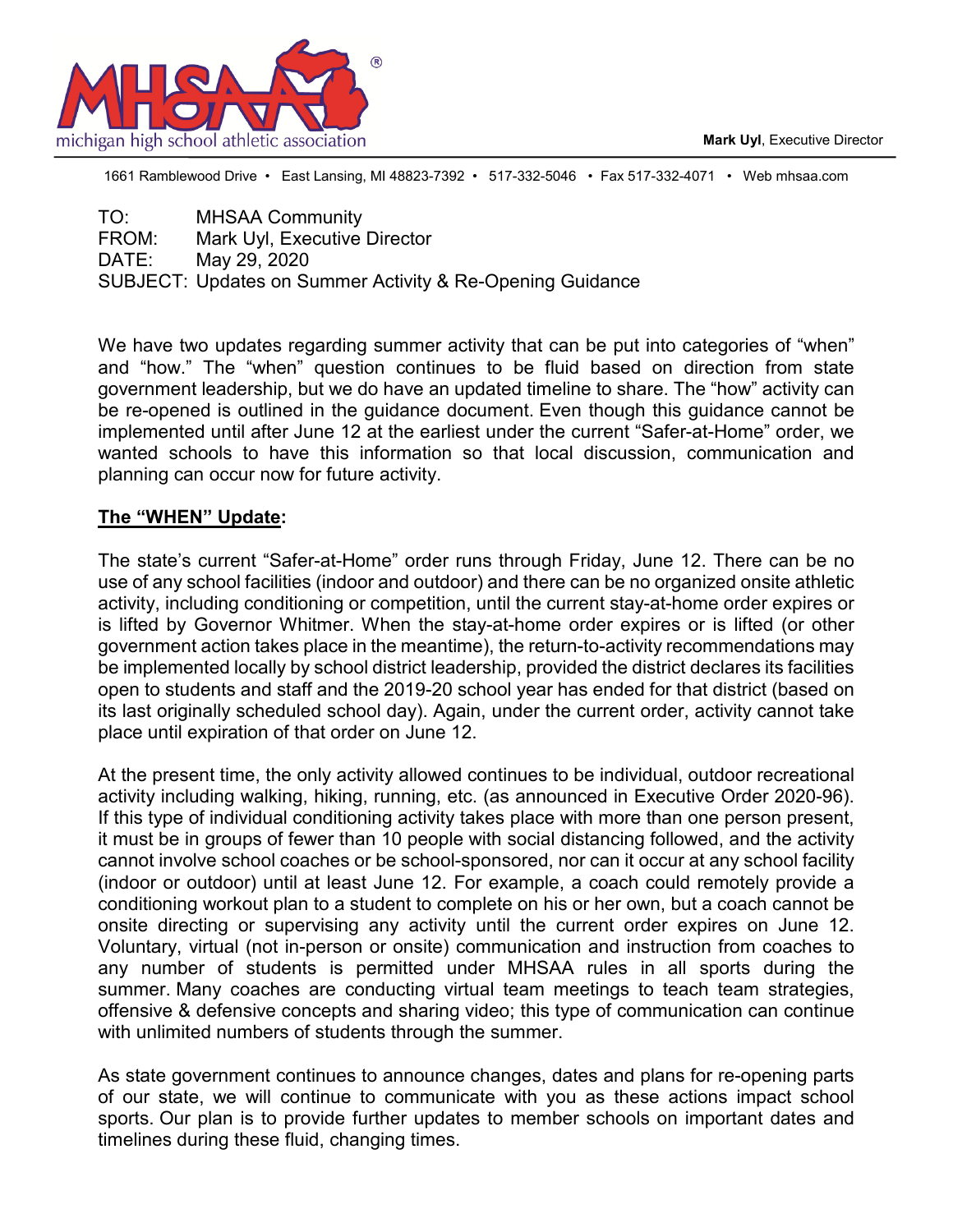#### **The "HOW" Update:**

The following "MHSAA/NFHS Guidance for Re-Opening School Sports" document is based on direction provided by the MHSAA and National Federation of State High School Associations' (NFHS) Sports Medicine Advisory Committees, in addition to reopening plans provided by the Michigan and federal governments and recommendations from the Centers for Disease Control and Prevention (CDC). Concepts from the United States Olympic & Paralympic Committee were also consulted. The MHSAA/NFHS plan recommends a threestep process to returning to full athletic participation, and each step outlines actions to be taken in five major areas: pre-workout/contest screening of athletes and coaches for sickness, limitations on the number of participants who may be involved in a gathering, proper cleaning of facilities, the use of equipment during activity, and best practices for keeping participants safely hydrated. The plan also places sports into categories based on risk for transmitting the virus (low/moderate/high), with adjusted return-to-activity steps based on that level of risk. This is an initial roadmap for schools to use when we are able to return to activity. Know that schools will be allowed to move from step to step based on the size of groups allowed locally by government and health department officials. Step 1 begins with a limit of 10 people, and schools will possibly move to the next steps as those limits are increased. Again, we remind you that this guidance cannot be implemented until after June 12 at the earliest under the current "Safer-at-Home" order.

The one thing we have learned over the past 10 weeks is that change is constant, and we will continue to communicate with you as things continue to develop over the coming weeks.

Thank you.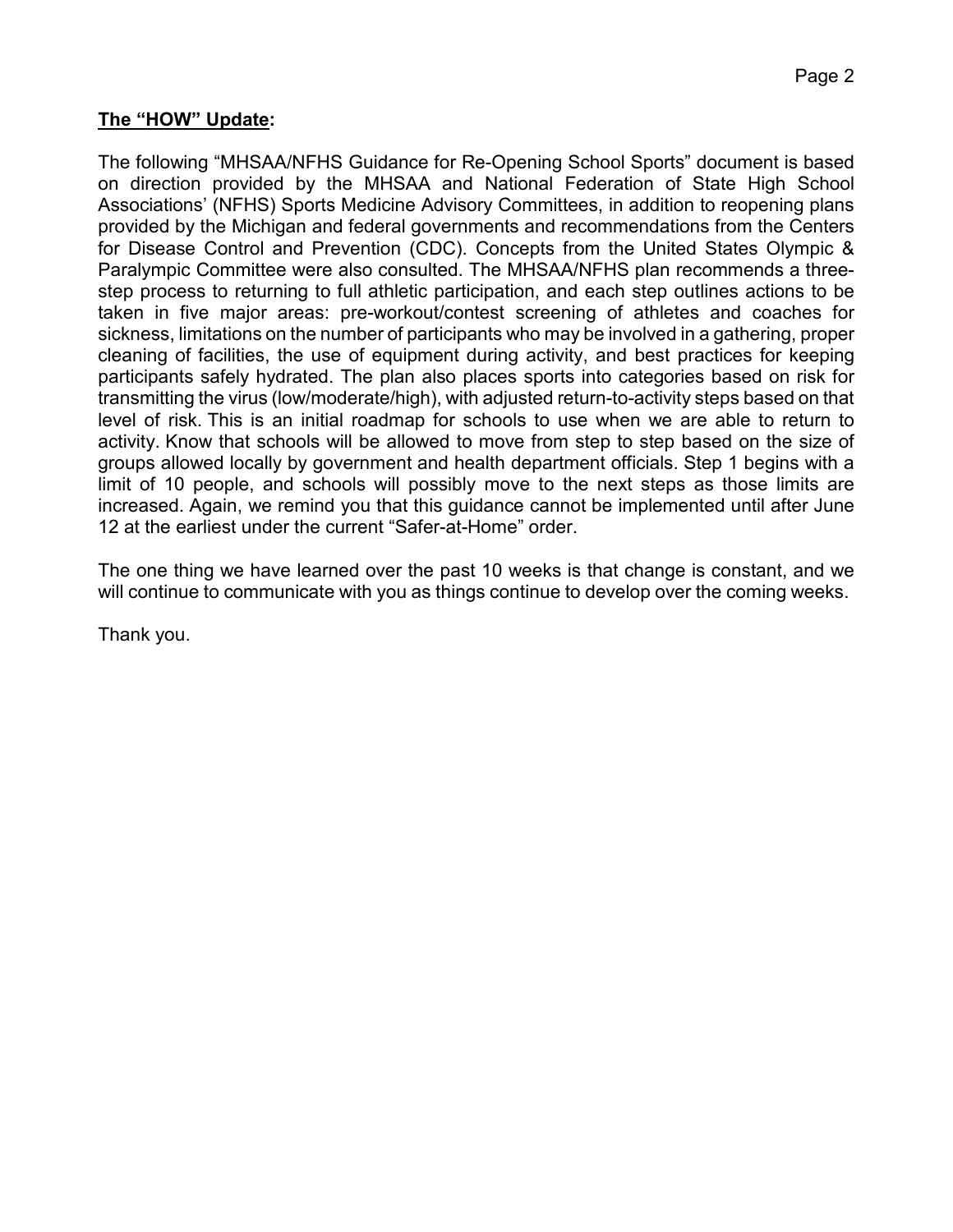

# **MHSAA/NFHS GUIDANCE FOR RE-OPENING SCHOOL SPORTS**

# **Michigan High School Athletic Association (MHSAA) National Federation of State High School Associations (NFHS) MHSAA Sports Medicine Advisory Committee (SMAC**) **NFHS Sports Medicine Advisory Committee (SMAC)**

 This guidance document is the collaborative effort of the MHSAA and the NFHS, along with the Sports Medicine Advisory committees of both associations. The MHSAA and NFHS believe it is essential to the physical and mental well-being of high school students across the nation to return to physical activity and athletic competition. The medical professionals and school administrators that serve on both Sports Medicine Advisory Committees recognize that it is likely that ALL students will not be able to return to – and sustain – athletic activity at the same time in all schools, regions and states. There will also likely be variation in what sports and activities are allowed to be played and held. While typically there would be reservations regarding such inequities, the MHSAA and the NFHS endorse the idea of returning students to school-based sports in any and all situations where it can be done safely.

 The steps of "re-opening" outlined in this document are based upon the MI Safe Start, A Plan to Re-Engage Michigan's Economy which was released May 7, 2020 and the White House document released in April 2020. It must be understood that this is a **HOW** document, not a **WHEN** document. **WHEN** a school may begin Step 1, and then move to Steps 2 and 3, will be based on action from state government and health department officials. Schools should be ready to implement the **HOW** guidance which is provided here. This guidance document is a resource for member schools and school districts may adopt stronger or more restrictive local policies. The steps in this document will continue to be in accordance with guidelines published by the Governor's Office and are subject to change. Additional guidance and direction in the weeks ahead should also be anticipated.

This guidance has been divided into four major sections: **Points of Emphasis**

 **Administrative Areas to Address Summer Conditioning and Practice Sessions Contests, Games and Competitions**

# **Points of Emphasis:**

- 1. Decreasing potential exposure to respiratory droplets is the guiding principle behind social distancing and the use of face coverings. It is also the basis of the stratification of risk by sport presented later in this document. The use of cloth face coverings is meant to decrease the spread of respiratory droplets. As state and local COVID-19 prevalence decreases, the need for strict social distancing and the use of face coverings will lessen. Guidance should continue to be sought from state and local health departments and some direction could also be provided on a sport-by-sport basis.
	- a. The Centers for Disease Control and Prevention (CDC) is additionally "advising the use of simple cloth face coverings to slow the spread of the virus and help people who may have the virus and do not know it from transmitting it to others." ("Recommendation Regarding the Use of Cloth Face Coverings, Especially in Areas of Significant Community-Based Transmission")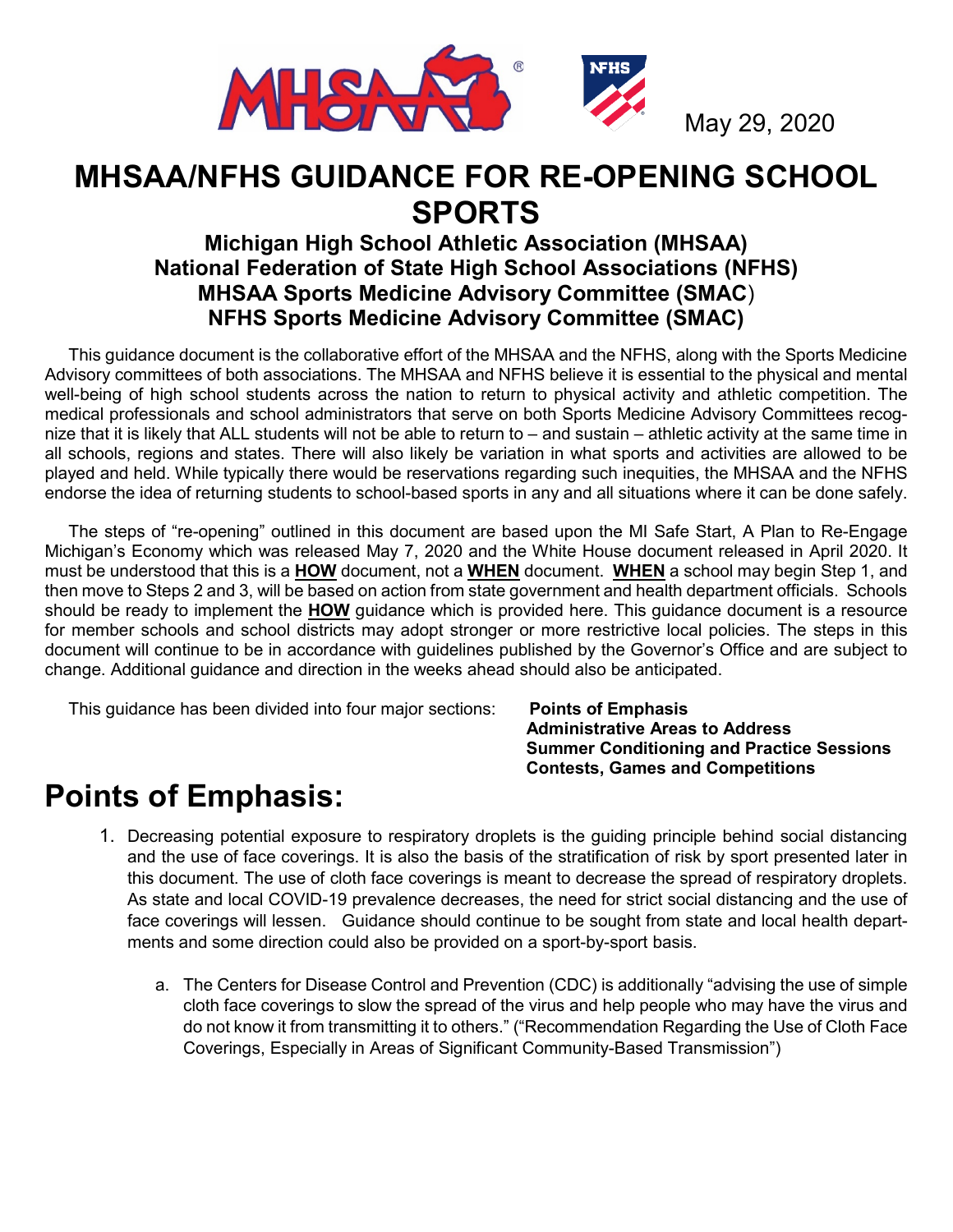- b. Recognizing the benefits and potential drawbacks of the use of cloth face coverings during conditioning and physical activity, this guidance recommends the following:
	- State, local or school district guidelines for cloth face coverings should be strictly followed.
	- Cloth face coverings should be considered acceptable. There is no need to require or recommend "medical grade" masks for athletic activity.
	- Any student who prefers to wear a cloth face covering during a contest should be allowed to do so.
	- In the absence of guidelines to the contrary, the recommendation is that cloth face coverings be worn by students during Steps 1 and 2 as currently outlined. The exceptions are swimming, distance running or other high intensity aerobic activity. Cloth face coverings may continue to be used during Step 3 when not engaging in vigorous activity, such as sitting on the bench during contests, in the locker room and in the athletic training room.
	- Plastic shields covering the entire face (or attached to a helmet) shall not be allowed during contests. Their use during practices increases the risk of unintended injury to the person wearing the shield or teammates.
	- Coaches, officials and other contest personnel may wear cloth face coverings at all times during Steps 1 through 3. (Artificial devices such as an air horn or a timer system with an alarm can be used to signal in place of a traditional whistle.)
- 2. Testing regimens, specific guidelines regarding mass gatherings, and response to a student or team member testing positive for COVID-19 (including contact tracing) are all currently under review, and guidance will come from CDC and state and local health departments. Limited testing availability, lack of resources for contact tracing, and expanding knowledge of the characteristics of COVID-19 transmission could all result in significant changes to these recommendations. The MHSAA will continue to disseminate this information as it becomes available.
- 3. Due to the near certainty of recurrent outbreaks this coming fall and winter in some locales, MHSAA member schools will prepare for periodic school closures and the possibility of some teams having to isolate while in-season. School districts will develop policies regarding practice and/or competition during temporary school closures, the cancellation of contests during the regular season, and parameters for the cancellation or premature ending to post-season events/competitions. MHSAA tournament progression policies will remain for MHSAA tournaments.
- 4. With the uncertainty of which step(s) will be attained at the beginning of a sports season or maintained during a season, scheduling contests that require less travel when possible should be considered. Such scheduling will reduce time spent in buses or vans. It will also potentially decrease the need for rescheduling contests as "opening up" may occur regionally. If opponents at the time of a contest are subject to different restrictions, re-scheduling that contest for a later date may be problematic.
- 5. "Vulnerable individuals" are defined by CDC as people age 65 years and older and others with serious underlying health conditions, including high blood pressure, chronic lung disease, diabetes, obesity, asthma, and those whose immune systems are compromised such as by chemotherapy for cancer and other conditions requiring such therapy.
- 6. Social distancing and other preventive measures such as a face covering will be the "new normal" as workouts, practices and contests begin.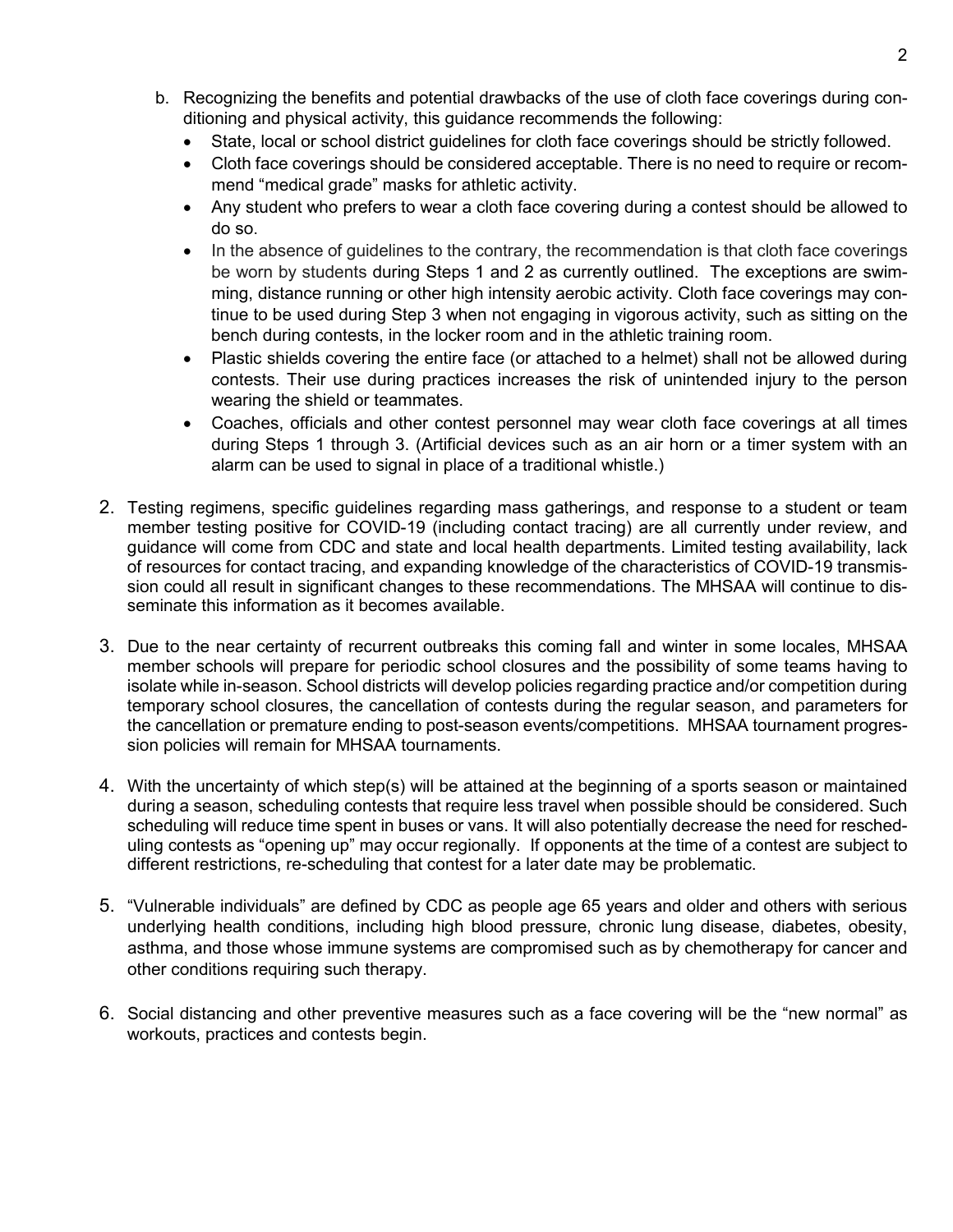# **Administrative Areas to Address:**

## 1. *Pre-participation Physical Evaluation*

Due to concerns regarding access to primary care providers during the late spring and early summer, the MHSAA Representative Council and MHSAA SMAC provided guidance and the option to vary to a one-year extension of a previous year's physical with the utilization of an MHSAA Sports Health Questionnaire.

# 2. *Mandatory Education*

The COVID-19 pandemic has currently caused the cancellation of many "in person" educational events. It is acceptable to have online training courses for AED/CPR and First Aid for the 2020-21 academic year.

## 3. *Equipment Reconditioning*

The National Athletic Equipment Re-Conditioners Association (NAERA) has indicated that significant equipment reconditioning capacity is currently operational. If schools have not sent out equipment for reconditioning, they can do so immediately. If schools currently have equipment being reconditioned, contact should be made with the reconditioning company regarding delivery.

# 4. *Athletic Training Services*

Athletic trainers in high schools are positioned to play a vital role as sports return following this pandemic. As health-care professionals, they can take lead roles in developing and implementing infection control policy throughout the school. The MHSAA and its SMAC continues to promote the importance of athletic trainers in high schools and their role in injury evaluation, treatment and risk minimization as well as being a vital component of any return-to-school and athletics plan.

# 5. *Return to Physical Activity*

Current pre-season conditioning and acclimatization models assume that athletes have deconditioned over the summer months. The current pandemic may result in students being deconditioned for four to five months. The MHSAA and NFHS are currently involved with a number of other organizations in developing consensus guidelines for fall sports practices.

## 6. *Hygienic Considerations*

*Illness reporting*

• Create notification process for all event athletes, coaches, event staff, media, spectators and vendors if the organizers/medical personnel learn of suspected or confirmed cases of COVID-19 at the event.

*Considerations for Officials, Coaches, Other Personnel*

- Vulnerable individuals should not participate in any practices, conditioning activities, contests or events during Steps 1 and 2.
- Masks may be worn, social distancing enforced and "hygiene basics" adhered to in all situations.

# *Hygiene Basics*

- Wash your hands with soap and water or use hand sanitizer, especially after touching frequently used items or surfaces.
- Avoid touching your face.
- Sneeze or cough into a tissue, or the inside of your elbow.
- Do not spit at all air, ground, equipment, hands, sunflower seeds, etc.
- Disinfect frequently used items and surfaces as much as possible.
- Strongly consider the use of face coverings while in public, and particularly when using mass transit. *People Who Feel Sick Should Stay Home*
- Do not go to work or school.
- Contact and follow the advice of your medical provider.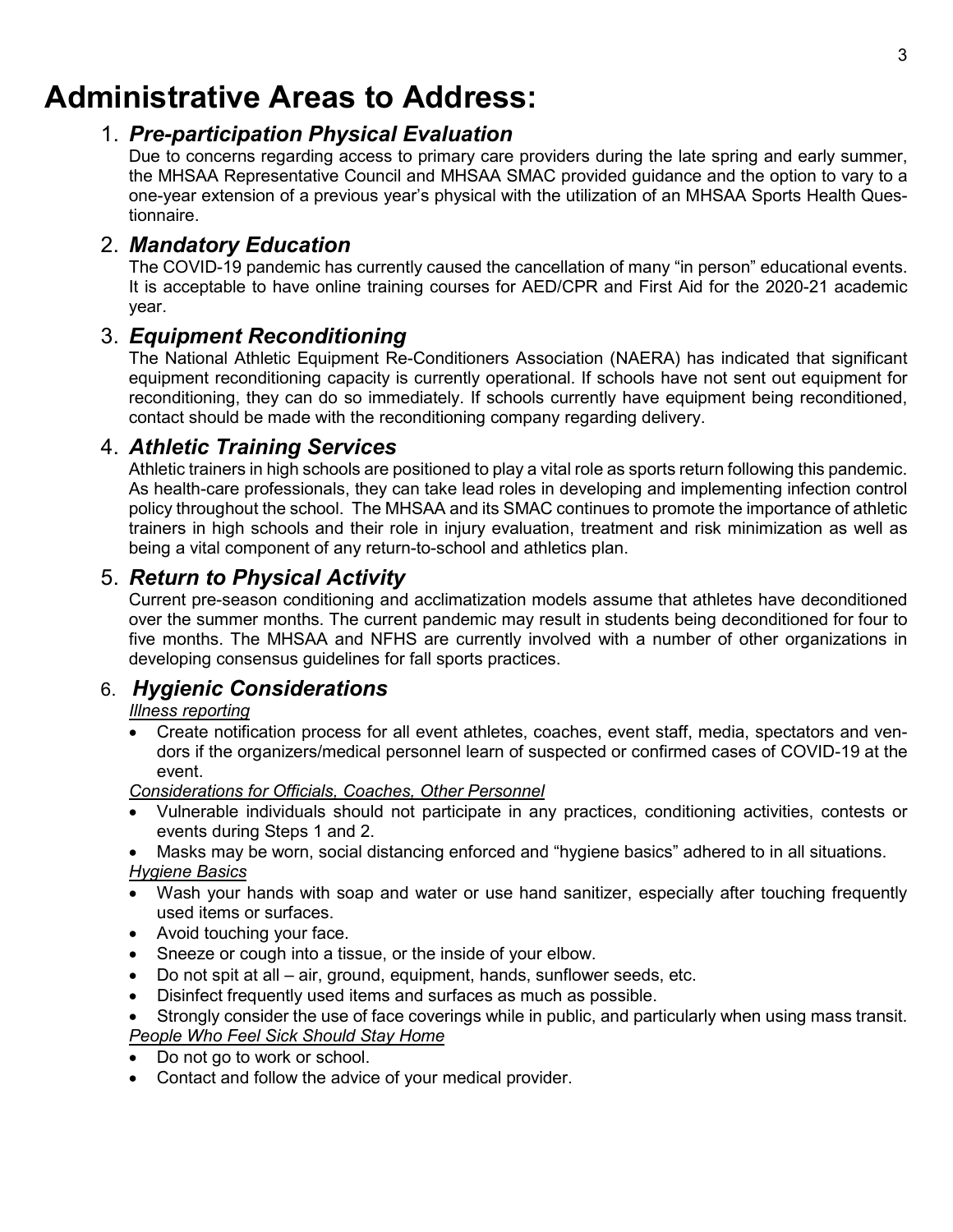#### *Other Considerations*

- Availability of hand sanitizer at contests and practices.
- Participants, coaches and officials should wash and sanitize their hands frequently.
- Balls and equipment should be wiped down frequently.
- There should be no pre-game and post-game handshakes/high-fives/fist bumps.
- Officials and sideline volunteers should be given option to wear face coverings (may use artificial devices in place of whistle).

# **Summer Conditioning and Practice Sessions:**

Steps are in accordance with guidelines published by "MI SAFE START – a Plan to Re-Engage Michigan's Economy" and "Opening Up America Again", The White House. [https://www.michigan.gov/docu](https://www.michigan.gov/documents/whitmer/MI_SAFE_START_PLAN_689875_7.pdf)[ments/whitmer/MI\\_SAFE\\_START\\_PLAN\\_689875\\_7.pdf](https://www.michigan.gov/documents/whitmer/MI_SAFE_START_PLAN_689875_7.pdf) <https://www.whitehouse.gov/openingamerica/>

The MI Safe Start Plan evaluates where the state and each of its regions are across six phases of the COVID-19 pandemic:

- 1. *Uncontrolled growth*: Increasing number of cases every day, likely to overwhelm the health system. Only critical infrastructure remains open.
- 2. *Persistent spread*: Continue to see high case levels with concern about health system capacity. Only critical infrastructure remains open, with lower-risk recreational activities allowed.
- 3. *Flattening:* Epidemic is no longer increasing and health system capacity is sufficient for current needs. Specified lower-risk businesses can reopen given adherence to strict safety measures.
- 4. *Improving:* Epidemic clearly decreasing and health system capacity is strong with robust testing and contract tracing. Additional businesses can reopen given adherence to strict safety measures.
- 5. *Containing*: Epidemic levels are extremely low and outbreaks can be quickly contained. Health system capacity is strong with robust testing and tracing. Most businesses can reopen given adherence to strict safety measures.
- 6. *Post-pandemic:* Community spread is not expected to return (e.g., because of a vaccine) and the economy is fully opened.

# **STEP 1: CONDUCT OF CONDITIONING AND PRACTICE SESSIONS**

#### **Pre-workout Screening:**

- All coaches and students should be screened for signs/symptoms of COVID-19 prior to a workout. Screening includes a temperature check.
- Responses to screening questions for each person should be recorded and stored so that there is a record of everyone present in case a student develops COVID-19 (see pg. 10 for sample Monitoring Form). Do not share a writing instrument to complete the form.
- Any person with positive symptoms reported should not be allowed to take part in workouts and should contact his or her primary care provider or other appropriate health-care professional.
- Vulnerable individuals should not oversee or participate in any workouts during Step 1.

## **Limitations on Gatherings:**

- No gathering of more than 10 people (coaches and players, inside or outside) at a time.
- Locker rooms should not be utilized during this step. Students should report to workouts in proper gear and immediately return home to shower at end of the workout.
- Workouts should be conducted in "pods" of students with the same small group of students always working out together. Smaller pods can be utilized for weight training. This ensures more limited exposure if someone develops an infection.
- There must be a minimum distance of 6 feet between each individual at all times. If this is not possible indoors, then the maximum number of individuals in the room must be decreased until proper social distancing can occur.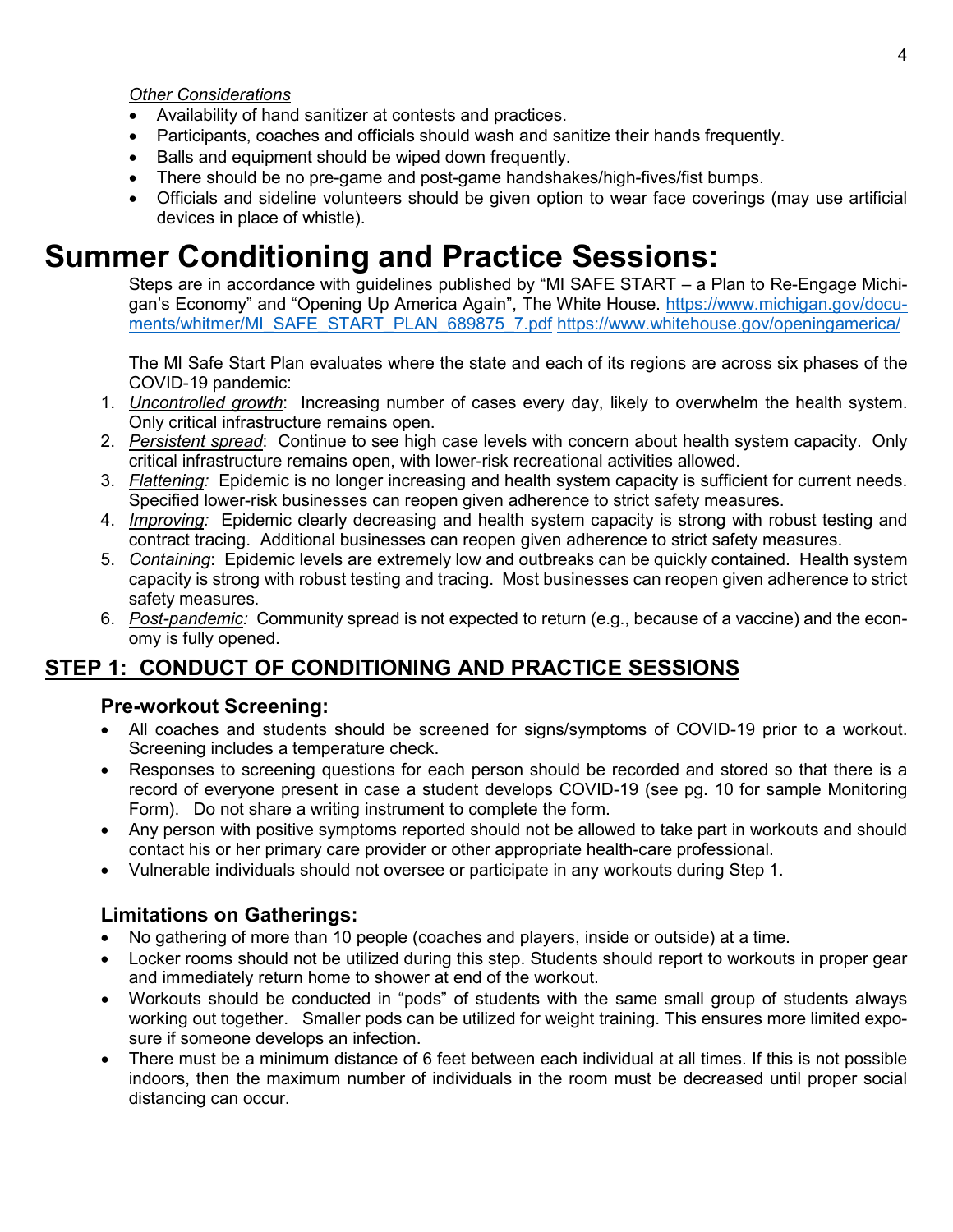# **Facilities Cleaning:**

- Adequate cleaning schedules should be created and implemented for all athletic facilities to mitigate any communicable diseases.
- Prior to an individual or groups of individuals entering a facility, hard surfaces within that facility should be wiped down and sanitized (chairs, furniture in meeting rooms, locker rooms, weight room equipment, bathrooms, athletic training room tables, etc.).
- Individuals should wash their hands for a minimum of 20 seconds with warm water and soap before touching any surfaces or participating in workouts.
- Hand sanitizer should be plentiful and available to individuals as they transfer from place to place.
- Weight equipment should be wiped down thoroughly before and after an individual's use of equipment.
- Appropriate clothing/shoes should be worn at all times in the weight room to minimize sweat from transmitting onto equipment/surfaces.
- Any equipment such as weight benches, athletic pads, etc. which have holes with exposed foam should be covered.
- Students must be encouraged to shower and wash their workout clothing immediately upon returning to home.

## **Physical Activity and Athletic Equipment:**

- There should be no shared athletic equipment (towels, clothing, shoes, or sports specific equipment) between students.
- Students should wear their own appropriate workout clothing (do not share clothing) individual clothing/towels should be washed and cleaned after every workout.
- All athletic equipment, including balls, should be cleaned after each use and prior to the next workout.
- Individual drills requiring the use of athletic equipment are permissible, but the equipment should be cleaned prior to use by the next individual.
- Resistance training should be emphasized through the use of body weight, sub-maximal lifts and resistance bands.
- Free weight exercises that require a spotter cannot be conducted while honoring social distancing norms. Safety measures in every form must be strictly enforced in the weight room.

#### *Examples (including, but not limited to***):**

- $\triangleright$  A basketball player can shoot with a ball(s), but a team should not practice/pass a single ball among the team where multiple players touch the same ball.
- $\triangleright$  A football player should not participate in team drills with a single ball that will be handed off or passed to other teammates. Contact with other players is not allowed, and there should be no sharing of tackling dummies/donuts/sleds.
- $\triangleright$  A volleyball player may use a single ball that others do not touch or hit in any manner.
- $\triangleright$  Softball and baseball players should not share gloves, bats, or throw a single ball that will be tossed among the team. A single player may hit in cages, throw batting practice (with netting as backstop, no catcher). Prior to another athlete using the same balls, they should be collected and cleaned individually.
- $\triangleright$  Wrestlers may drill without touching a teammate.
- $\triangleright$  Cheerleaders may not practice/perform partner stunts or building. Chants and jumps without contact are permissible.
- $\triangleright$  Tennis players may do individual drills, wall volleys and serves.
- $\triangleright$  Runners should maintain the recommended 6 feet of distancing between individuals

## **Hydration/Food:**

- All students shall bring their own water bottle. Water bottles must not be shared.
- Hydration stations (water cows, water trough, water fountains, etc.) should not be utilized.
- Food should not be shared.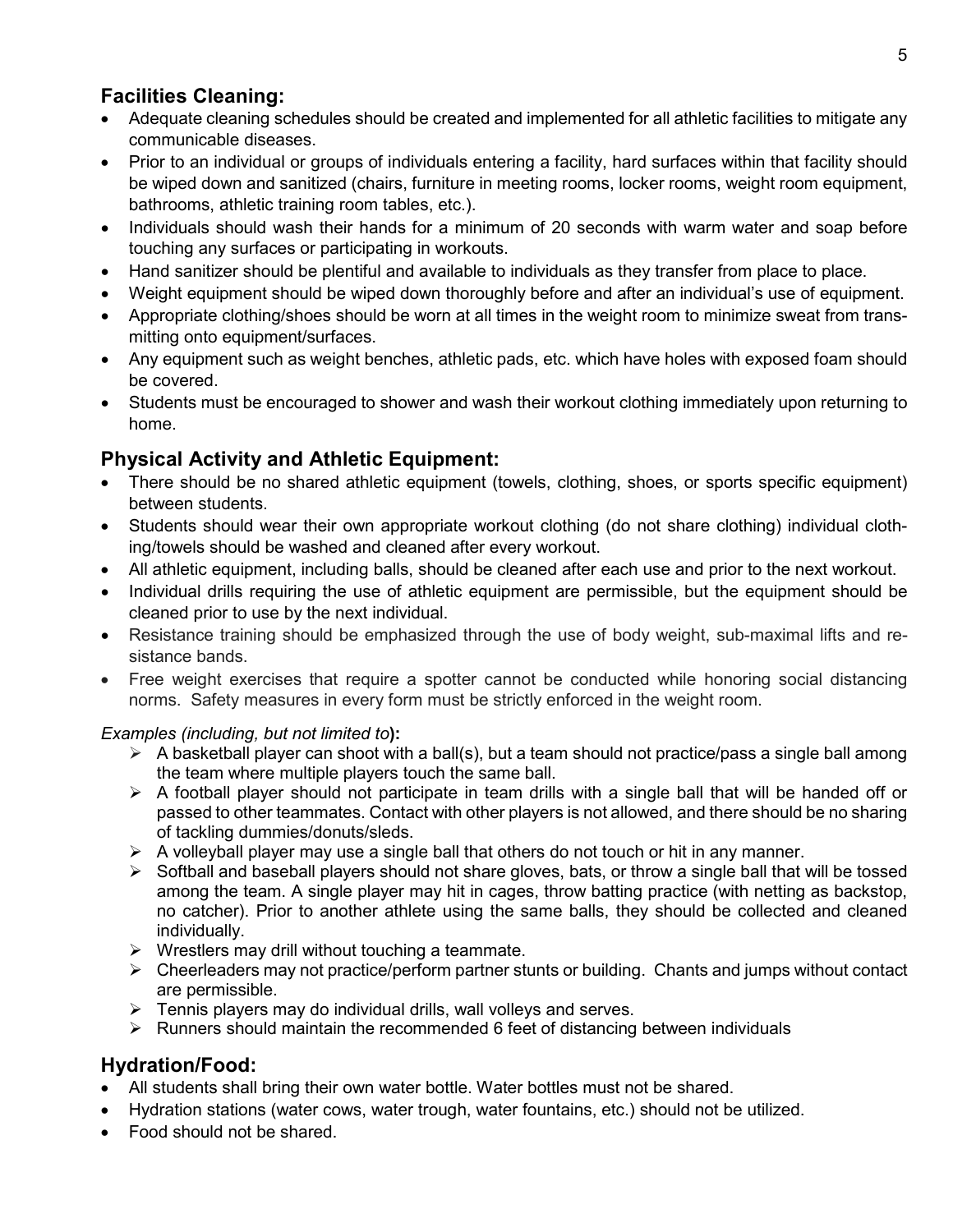# **STEP 2 - CONDUCT OF CONDITIONING AND PRACTICE SESSIONS:**

#### **Pre-Workout/Contest Screening:**

- All coaches and students should be screened for signs/symptoms of COVID-19 prior to a workout. Screening includes a temperature check.
- Responses to screening questions for each person should be recorded and stored so that there is a record of everyone present in case a student develops COVID-19 (see pg. 10 for sample Monitoring Form). Do not share a writing instrument to complete the form.
- Any person with positive symptoms reported should not be allowed to take part in workouts and should contact his or her primary care provider or other appropriate health-care professional.
- Vulnerable individuals should not oversee or participate in any workouts during Step 2.

### **Limitations on Gatherings**:

- Gathering sizes may be regulated as determined by Government and Health Departments officials.
- If locker rooms or meeting rooms are used, there must be a minimum distance of 6 feet between each individual at all times.
- Workouts should be conducted in "pods" of students with the same small group of students always working out together. Smaller pods can be utilized for weight training. This ensures more limited exposure if someone develops an infection.
- There must be a minimum distance of 6 feet between each individual at all times. If this is not possible indoors, then the maximum number of individuals in the room must be decreased until proper social distancing can occur. Appropriate social distancing will need to be maintained on sidelines and benches during practices. Tape or paint could be used as a guide for students and coaches.

### **Facilities Cleaning:**

- Adequate cleaning schedules should be created and implemented for all athletic facilities to mitigate any communicable diseases.
- Prior to an individual or groups of individuals entering a facility, hard surfaces within that facility should be wiped down and sanitized (chairs, furniture in meeting rooms, locker rooms, weight room equipment, bathrooms, athletic training room tables, etc.).
- Individuals should wash their hands for a minimum of 20 seconds with warm water and soap before touching any surfaces or participating in workouts.
- Hand sanitizer should be plentiful and available to individuals as they transfer from place to place.
- Weight equipment should be wiped down thoroughly before and after an individual's use of equipment.
- Appropriate clothing/shoes should be worn at all times in the weight room to minimize sweat from transmitting onto equipment/surfaces.
- Any equipment such as weight benches, athletic pads, etc. which have holes with exposed foam should be covered.
- Students must be encouraged to shower and wash their workout clothing immediately upon returning to home.

## **Physical Activity and Athletic Equipment:**

- Lower risk sports practices and competitions may resume (see *Contests, Games and Competition -* Potential Infection Risk by Sport).
- Modified practices may begin for Moderate risk sports.
- There should be no shared athletic towels, clothing or shoes between students.
- Students should wear their own appropriate workout clothing (do not share clothing), and individual clothing/towels should be washed and cleaned after every workout.
- All athletic equipment, including balls, should be cleaned intermittently during practices and contests.
- Hand sanitizer should be plentiful at all contests and practices.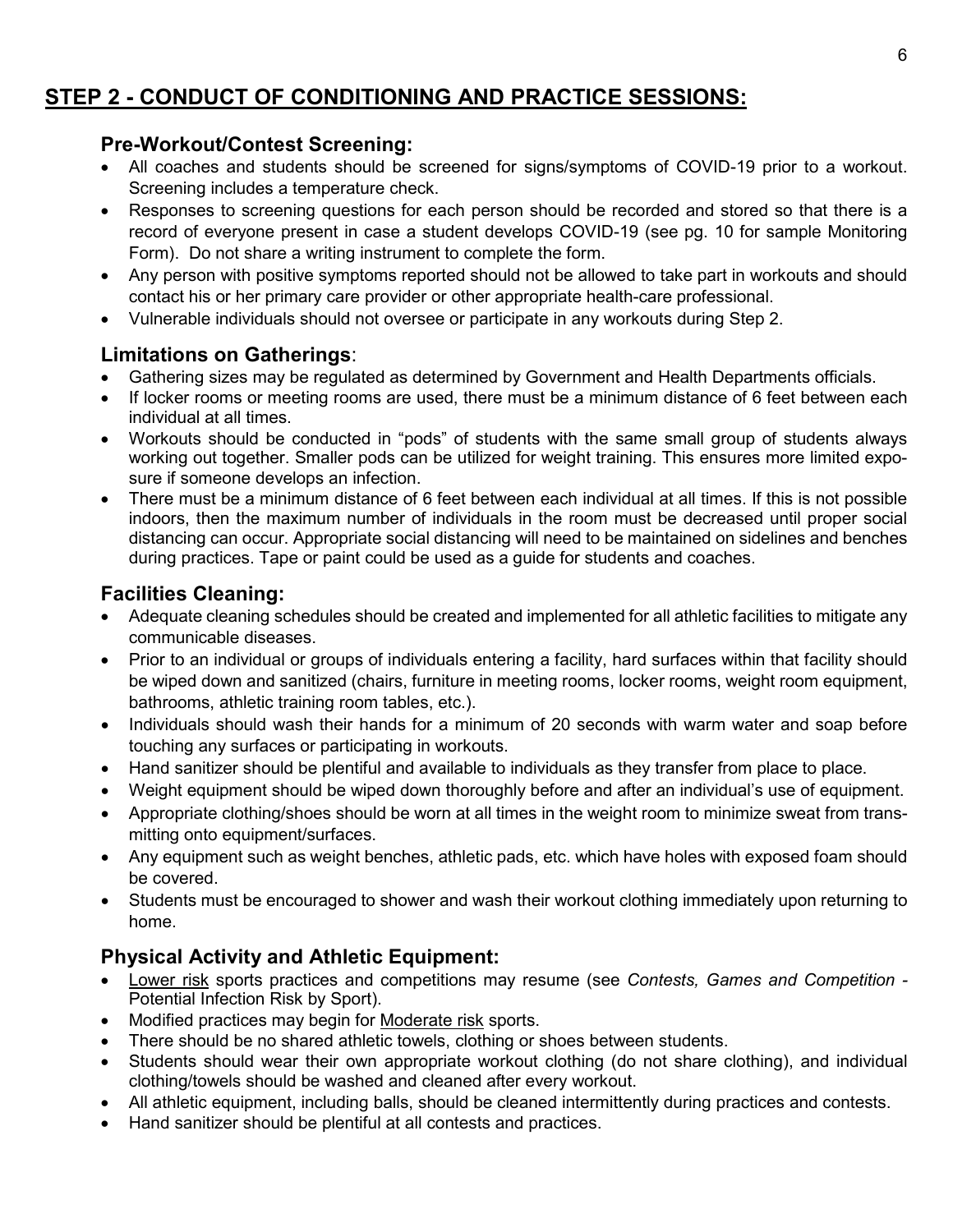- Athletic equipment such as bats, batting helmets and other gear should be cleaned between each use.
- Maximum lifts should be limited and power cages should be used for squats and bench presses. Spotters should stand at each end of the bar.

### **Hydration/Food:**

- All students shall bring their own water bottle. Water bottles must not be shared.
- Hydration stations (water cows, water trough, water fountains, etc.) should not be utilized.
- Food should not be shared.

# **STEP 3: CONDUCT OF CONDITIONING AND PRACTICE SESSIONS:**

## **Pre-Workout/Contest Screening:**

- Any person who has had a fever or cold symptoms in the previous 24 hours should not be allowed to take part in workouts and should contact his or her primary care provider or other appropriate healthcare professional.
- A record should be kept of all individuals present.
- Vulnerable individuals can resume public interactions, but should practice physical distancing and minimize exposure to social settings where distancing may not be practical, unless precautionary measures are observed.

## **Limitations on Gatherings:**

- Gathering sizes may be regulated as determined by government and health department officials.
- When not directly participating in practices or contests, care should be taken to maintain a minimum distance of 3 to 6 feet between each individual. Tape or paint could be used as a guide for students and coaches.

# **Facilities Cleaning:**

- Adequate cleaning schedules should be created and implemented for all athletic facilities to mitigate any communicable diseases.
- Prior to an individual or groups of individuals entering a facility, hard surfaces within that facility should be wiped down and sanitized (chairs, furniture in meeting rooms, locker rooms, weight room equipment, bathrooms, athletic training room tables, etc.).
- Individuals should wash their hands for a minimum of 20 seconds with warm water and soap before touching any surfaces or participating in workouts.
- Hand sanitizer should be plentiful and available to individuals as they transfer from place to place.
- Weight equipment should be wiped down thoroughly before and after an individual's use.
- Appropriate clothing/shoes should be worn at all times in the weight room to minimize sweat from transmitting onto equipment/surfaces.
- Any equipment such as weight benches, athletic pads, etc. which have holes with exposed foam should be covered.
- Students must be encouraged to shower and wash their workout clothing immediately upon returning to home.

# **Physical Activity and Athletic Equipment:**

- Moderate risk sports practices and competitions may begin.
- There should be no shared athletic towels, clothing or shoes between students.
- Students should wear their own appropriate workout clothing (do not share clothing), and individual clothing/towels should be washed and cleaned after every workout.
- Hand sanitizer should be plentiful at all contests and practices.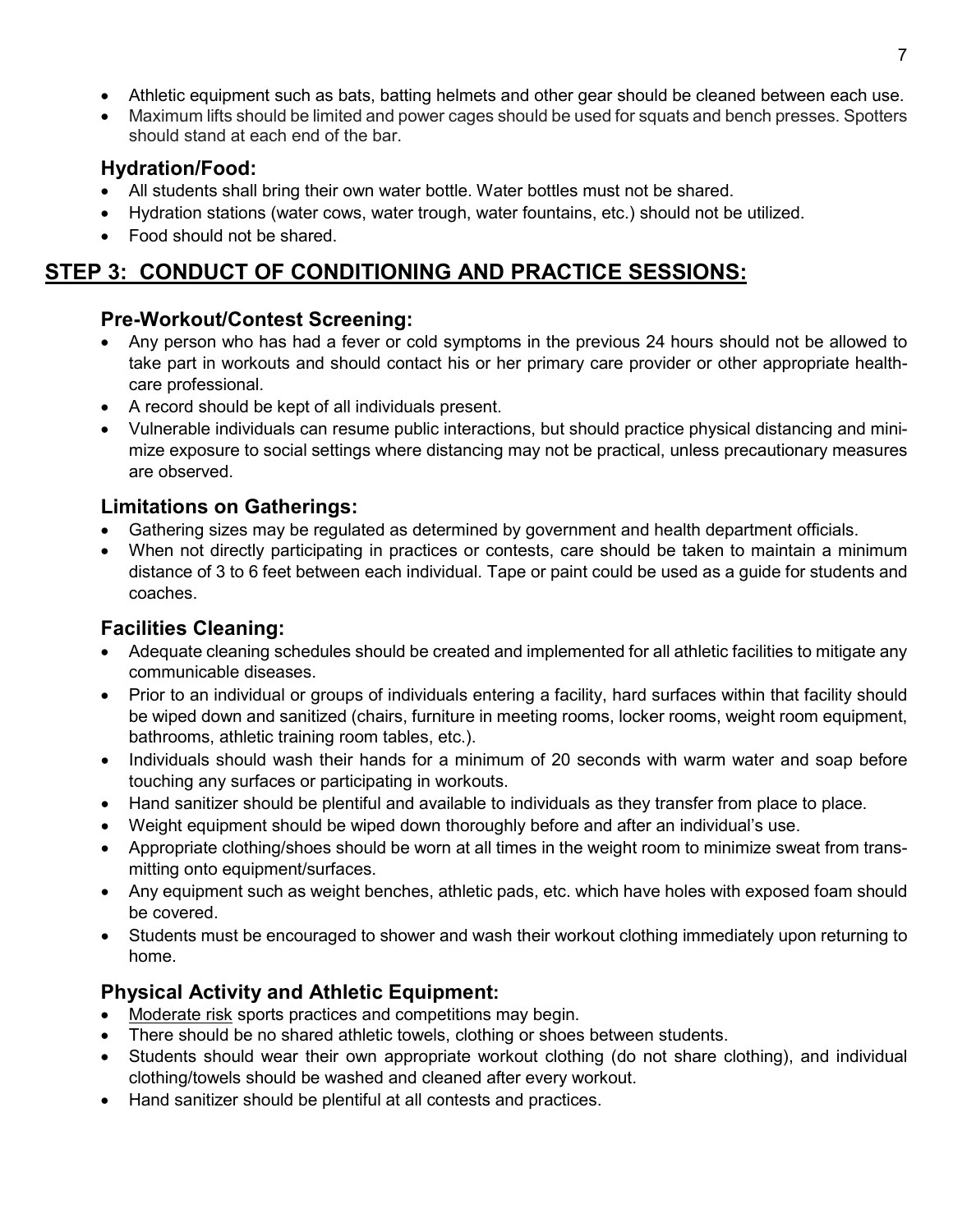- Athletic equipment such as bats, batting helmets and catchers gear should be cleaned between each use. Other equipment, such as hockey helmets/pads, wrestling ear guards, football helmets/other pads, lacrosse helmets/pads/gloves/eyewear should be worn by only one individual and not shared.
- Maximum lifts should be limited and power cages should be used for squats and bench presses. Spotters should stand at each end of the bar.
- Modified practices may begin for Higher risk sports (Continue pre-practice screening as in Steps 1 and 2. Shower at home immediately after practices and contests).
- Higher risk competition may resume after reassessing the epidemiology data, experiences in other states and government or health department directives.

### **Hydration/Food:**

- All students shall bring their own water bottle. Water bottles must not be shared.
- Hydration stations (water cows, water trough, water fountains, etc.) may be utilized but must be cleaned after every practice/contest.
- Food should not be shared.

# **Contests, Games and Competition:**

1. **Potential Infection Risk by Sport** (modified from United States Olympic and Paralympic Committee – Sports Medicine recommendations which was examined through the probability of respiratory droplet transmission/exposure).

**Higher Risk**: Sports that involve close, sustained contact between participants, lack of significant protective barriers, and high probability that respiratory particles will be transmitted between participants.

*Examples: Wrestling, football, boys lacrosse, girls competitive cheer.*

**Moderate Risk**: Sports that involve close, sustained contact, but with protective equipment in place that may reduce the likelihood of respiratory particle transmission between participants or intermittent close contact or group sports or sports that use equipment that can't be cleaned between participants.

 *Examples: Basketball, volleyball\*, baseball\*, softball\*, soccer, gymnastics\* (if equipment can't be sufficiently cleaned between competitors), bowling\*, ice hockey, tennis\*, swimming relays, pole vault\*, high jump\*, long jump\*, girls lacrosse, 7 on 7 football.*

 $(* =$  Could potentially be considered "lower risk" with appropriate cleaning of equipment and use of masks by participants.)

**Lower Risk:** Sports that can be done with social distancing or individually with no sharing of equipment or the ability to clean the equipment between uses by competitors.

 *Examples: Individual running events, throwing events (shot put, discus), individual swimming, golf, weightlifting, alpine skiing, sideline cheer (no contact - chants and jumps only), cross country running (with staggered starts).*

#### 2. **Transportation to Events**

Schools must consider social distancing requirements when scheduling contests and events for the fall. Social distancing (as required by state or local health department) will need to be maintained on buses/vans. Thus, multiple buses/vans and/or parental/guardian transportation will likely be needed.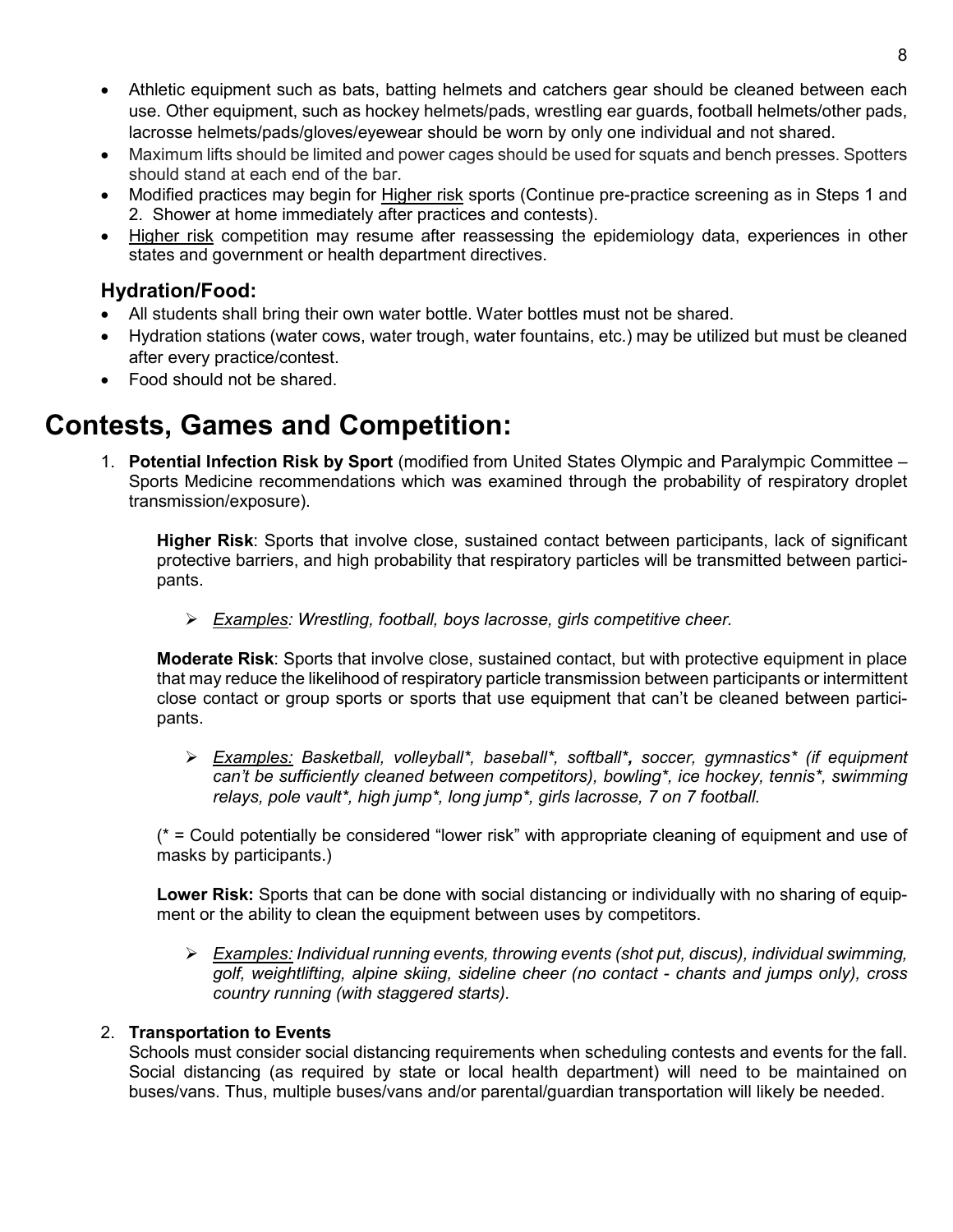#### 3. **Social distancing during Contests/Events/Activities**

Sidelines/benches: Appropriate social distancing will need to be maintained on sidelines/bench during contests and events. Tape or paint could be used as a guide for students and coaches.

Individuals allowed at events:Individuals could be grouped into tiers from essential to non-essential and decide which tiers will be allowed at an event:

- 1. Tier 1 (Essential): Athletes, coaches, officials, event staff, medical staff, security
- 2. Tier 2 (Preferred): Media
- 3. Tier 3 (Non-essential): Spectators, vendors

*Only Tier 1 and 2 personnel will be allowed to attend events until state/local health departments lift restrictions on mass gatherings.*

# **References:**

"MI SAFE START – A Plan to Re-Engage Michigan's Economy", Governor Gretchen Whitmer, [https://www.michigan.gov/documents/whitmer/MI\\_SAFE\\_START\\_PLAN\\_689875\\_7.pdf](https://www.michigan.gov/documents/whitmer/MI_SAFE_START_PLAN_689875_7.pdf) - 5/07/20 document.

"Opening up America Again." *The White House,* [https://www.whitehouse.gov/openingamerica/.](https://www.whitehouse.gov/openingamerica/) Accessed: 5/6/2020.

"Recommendation Regarding the Use of Cloth Face Coverings, Especially in Areas of Significant Community-Based Transmission." *Center for Disease Control and Prevention.* [https://www.cdc.gov/corona](https://www.cdc.gov/coronavirus/2019-ncov/prevent-getting-sick/cloth-face-cover.html)[virus/2019-ncov/prevent-getting-sick/cloth-face-cover.html.](https://www.cdc.gov/coronavirus/2019-ncov/prevent-getting-sick/cloth-face-cover.html) Accessed: 5/6/2020.

"Considerations for Youth Sports", *Centers for Disease Control and Prevention* (CDC) [https:/www.cdc.gov/coronavirus/2019-ncov/community/schools-childcare/youth-sports.html.](https://link.edgepilot.com/s/1691370d/7BesieRdhEG5VGqr57AATQ?u=https://www.cdc.gov/coronavirus/2019-ncov/community/schools-childcare/youth-sports.html) Accessed: 05/20/2020.

"Return to Training Considerations Post-COVID-19." *United States Olympic & Paralympic Committee - Sports Medicine*, Version 0.12. [https://www.teamusa.org/coronavirus.](https://www.teamusa.org/coronavirus) Accessed: 4/28/20.

"Protection Concept for Exit from the Corona-Lockwood and Resumption of Sports Activities." *Swiss Rugby Union.*

[http://www.suisserugby.com/fileadmin/content/Medical/Coronavirus/Suisserugby\\_Protection\\_Con](http://www.suisserugby.com/fileadmin/content/Medical/Coronavirus/Suisserugby_Protection_Concept_EN_20200508.pdf)[cept\\_EN\\_20200508.pdf,](http://www.suisserugby.com/fileadmin/content/Medical/Coronavirus/Suisserugby_Protection_Concept_EN_20200508.pdf) Version 1.0. Accessed: 4/29/2020.